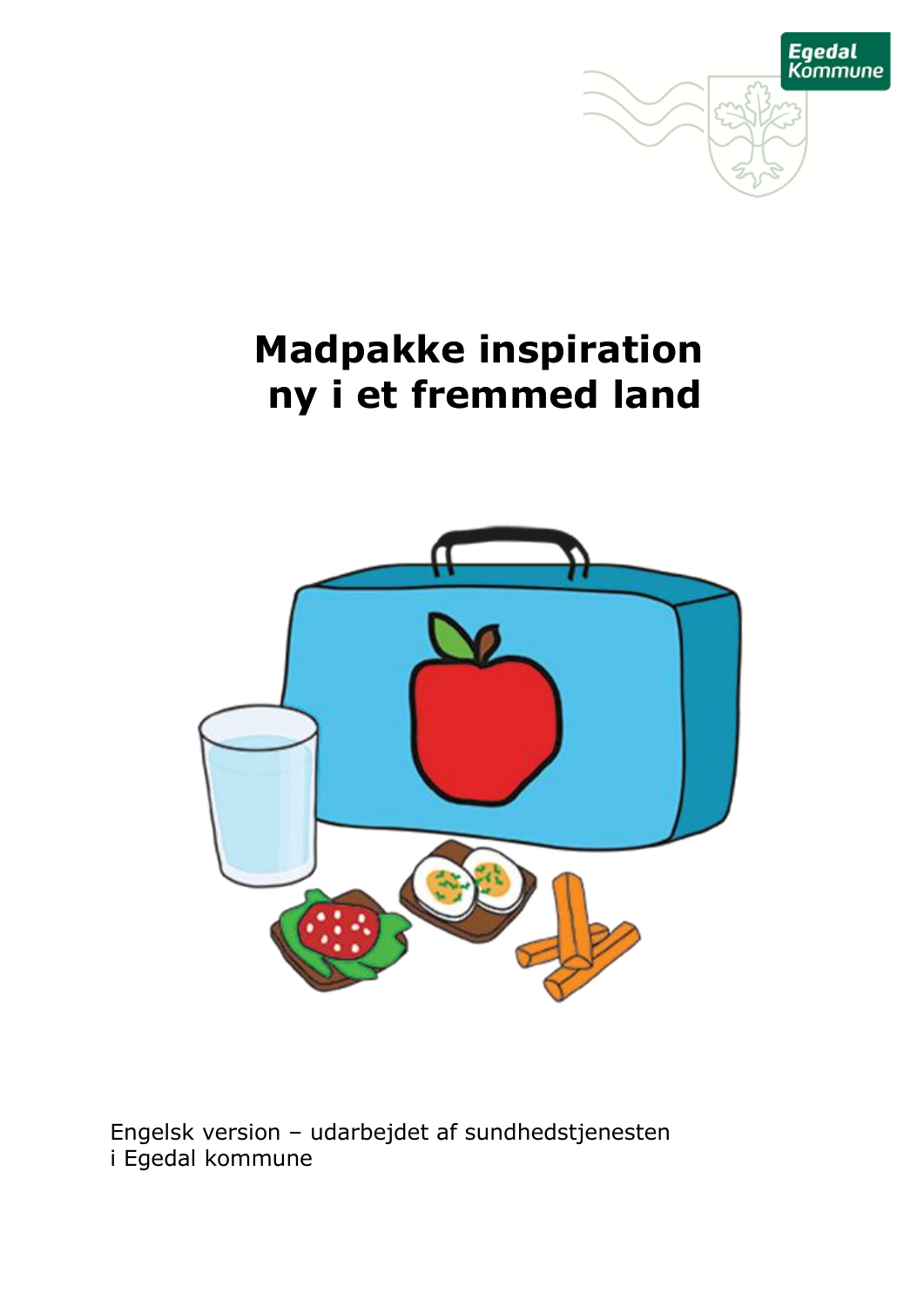## Inspiration for your child's packed lunch

## Pita bread with chicken or tuna



## You need

1 whole-grain pita bread  $\frac{1}{2}$ -1 dl iceberg lettuce Cucumber Bell pepper Cold meat of chicken in slices or drained tuna fish from a can, about 30 g Corn

#### **Accompaniments**

1 whole-grain roll or a lump of rye bread (50 g) 5 cherry tomatoes 1 piece of fruit, for instance a kiwi fruit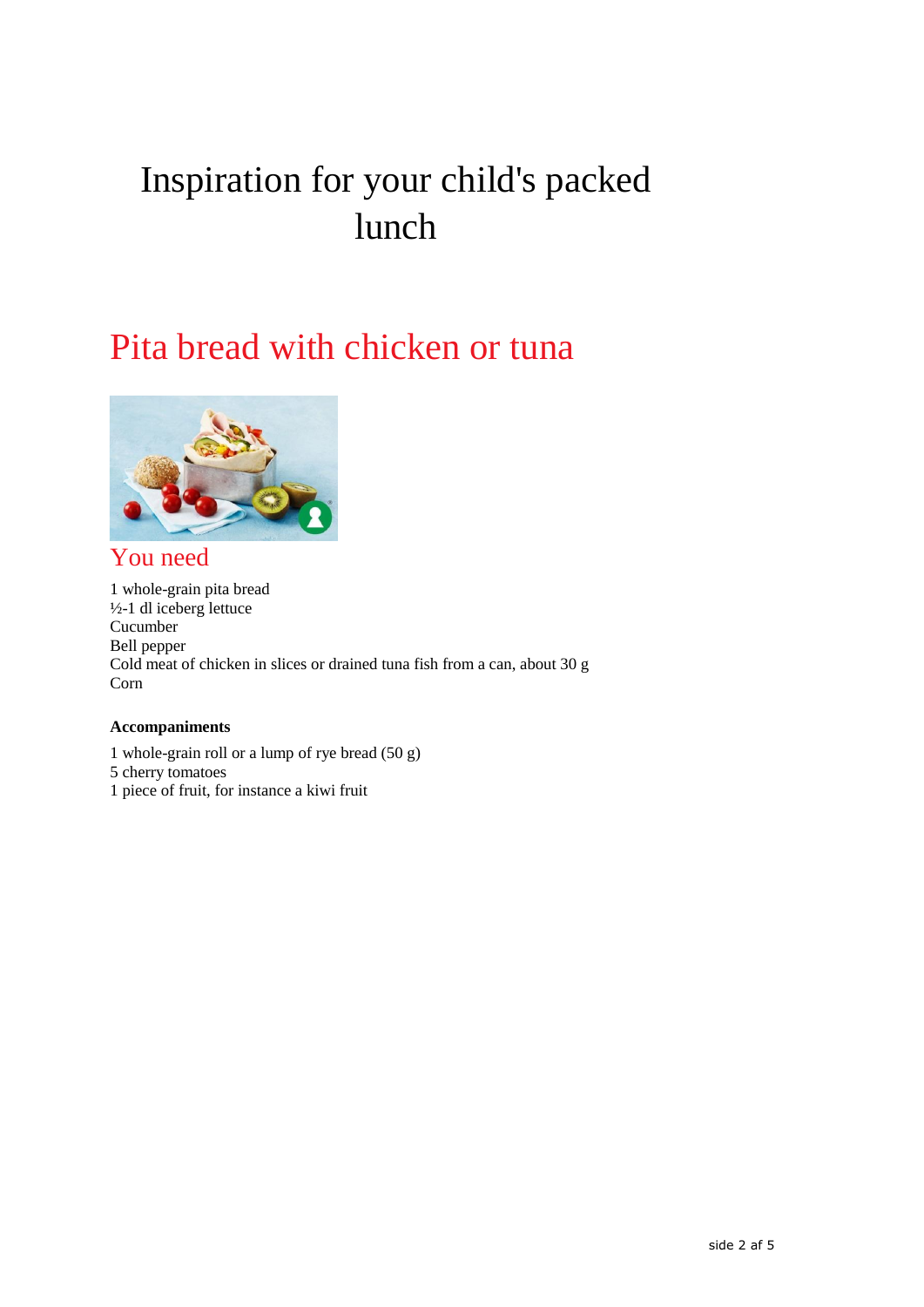## **Light and airy sausage rolls.**

20 pieces

- 2.5 dl lukewarm water
- 25 g yeast
- $\bullet$  1 tsp salt
- 1 tsp sugar
- 1 tbsp oil
- 400 g wheat flour
- 10 good sausages, cut into halves
- Whipped egg for brushing, if you like



Dissolve the yeast in the water and add salt, sugar and oil. Put the flour into the bowl, and knead the dough until smooth and soft.

Perhaps more or less flour should be used, so take care not to add all of it at once. Put a tea towel or the like over the bowl, and let the dough rise to double size.

Knock down the dough and split it into 20 pieces. Twist each piece into a thin strip of dough and twist it around each half sausage. Squeeze it well so that the dough remains on the sausage. Let the sausage rolls prove on a baking tray for about 30 minutes, after which they are brushed with whipped egg or water. Bake the rolls at 180 degrees in a hot air oven for about 15 minutes until golden and fully baked.

Note. The rolls can easily keep until the following day, but if you are to store them for a longer period, or they should be used for packed lunches, it is better to freeze them.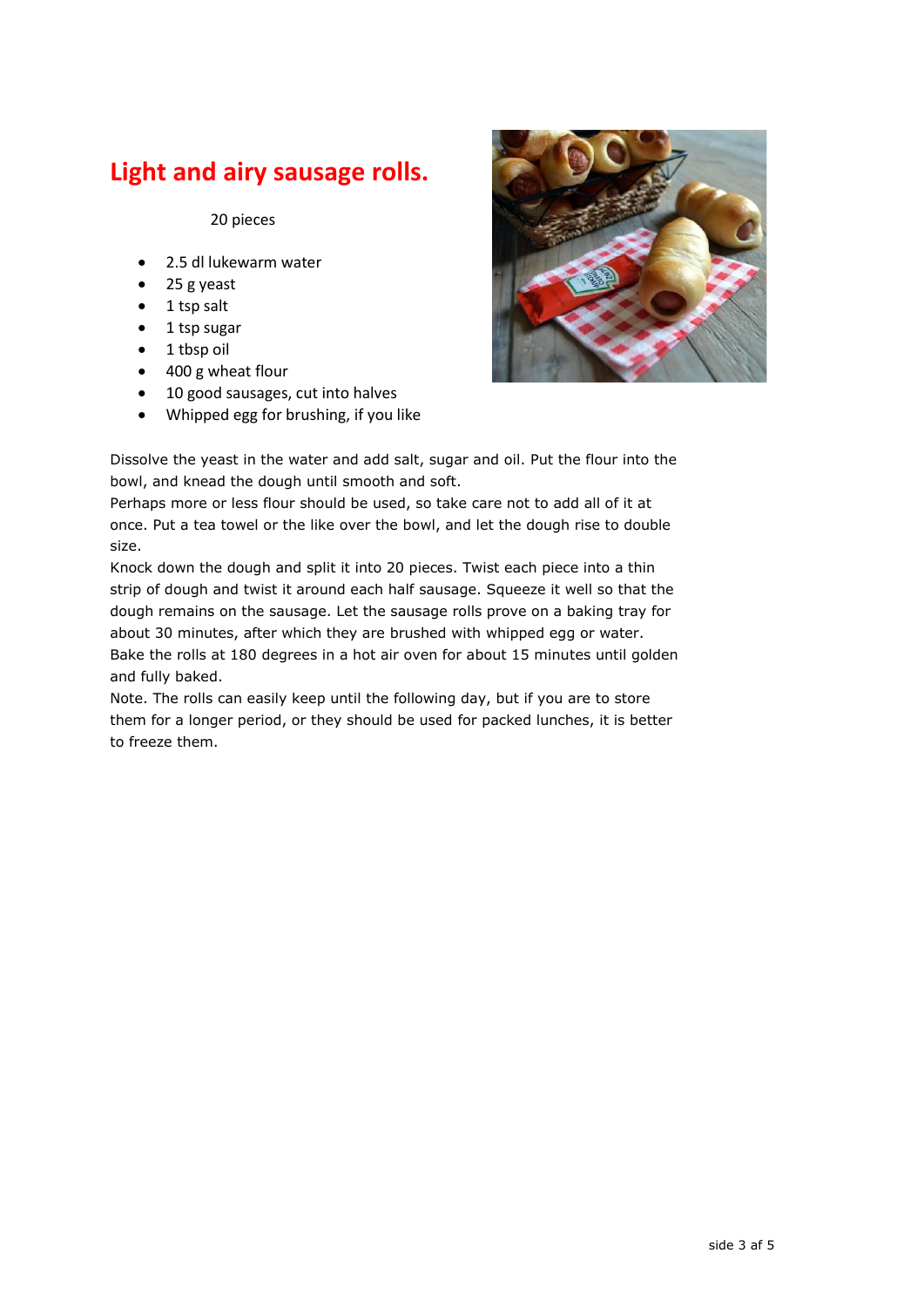## **The simple packed lunch**



- 2 slices of rye bread
- Margarine
- 2 slices of cold meat at your choice
- 1 carrot
- 1 cucumber
- 1 ball pepper
- 1 cheese snack
- 1 rice cracker
- Mixed dried fruits
- $\bullet$  Fig bar